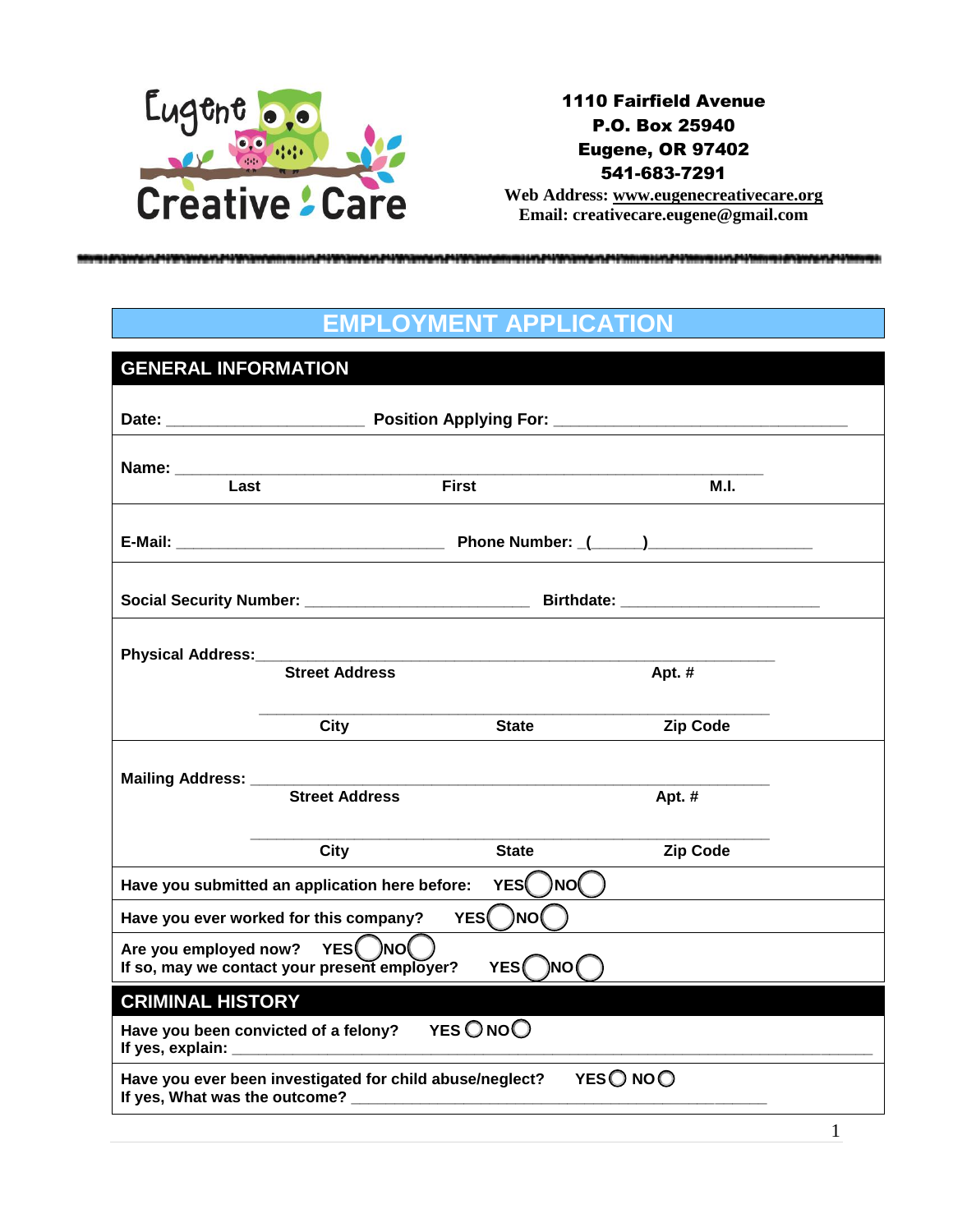| <b>VERIFIABLE EMPLOYMENT HISTORY</b>                                                                                                                      |             |                                       |     |  |  |  |  |
|-----------------------------------------------------------------------------------------------------------------------------------------------------------|-------------|---------------------------------------|-----|--|--|--|--|
| <b>EMPLOYER #1</b>                                                                                                                                        |             |                                       |     |  |  |  |  |
| Job Title: _____________________________                                                                                                                  |             |                                       |     |  |  |  |  |
|                                                                                                                                                           |             |                                       |     |  |  |  |  |
| Phone Number: (1, 2002) Dates of Employment: FROM _______________________________                                                                         |             |                                       |     |  |  |  |  |
| Address: ____________________                                                                                                                             | <b>City</b> |                                       |     |  |  |  |  |
|                                                                                                                                                           |             | <b>State</b>                          | Zip |  |  |  |  |
| <b>Brief Description of Job Duties:</b>                                                                                                                   |             |                                       |     |  |  |  |  |
|                                                                                                                                                           |             |                                       |     |  |  |  |  |
|                                                                                                                                                           |             |                                       |     |  |  |  |  |
| <b>EMPLOYER #2</b>                                                                                                                                        |             |                                       |     |  |  |  |  |
| Job Title: ____________________________                                                                                                                   |             |                                       |     |  |  |  |  |
|                                                                                                                                                           |             |                                       |     |  |  |  |  |
| Phone Number: (1, 2002) Dates of Employment: FROM The To To                                                                                               |             |                                       |     |  |  |  |  |
| Address: City                                                                                                                                             |             |                                       |     |  |  |  |  |
|                                                                                                                                                           |             | <b>State</b>                          | Zip |  |  |  |  |
| <b>Brief Description of Job Duties:</b>                                                                                                                   |             |                                       |     |  |  |  |  |
|                                                                                                                                                           |             |                                       |     |  |  |  |  |
|                                                                                                                                                           |             | May we contact this employer? YESONOO |     |  |  |  |  |
| <b>VERIFIABLE REFERENCES</b>                                                                                                                              |             |                                       |     |  |  |  |  |
| <b>PROFESSIONAL REFERENCE #1</b>                                                                                                                          |             |                                       |     |  |  |  |  |
|                                                                                                                                                           |             |                                       |     |  |  |  |  |
| <b>PROFESSIONAL REFERENCE #2</b>                                                                                                                          |             |                                       |     |  |  |  |  |
|                                                                                                                                                           |             |                                       |     |  |  |  |  |
| <b>PROFESSIONAL REFERENCE #3</b><br><u> 1989 - Andrea Santa Galile, ann an t-Ann an t-Ann an t-Ann an t-Ann an t-Ann an t-Ann an t-Ann an t-Ann an t-</u> |             |                                       |     |  |  |  |  |
|                                                                                                                                                           |             |                                       |     |  |  |  |  |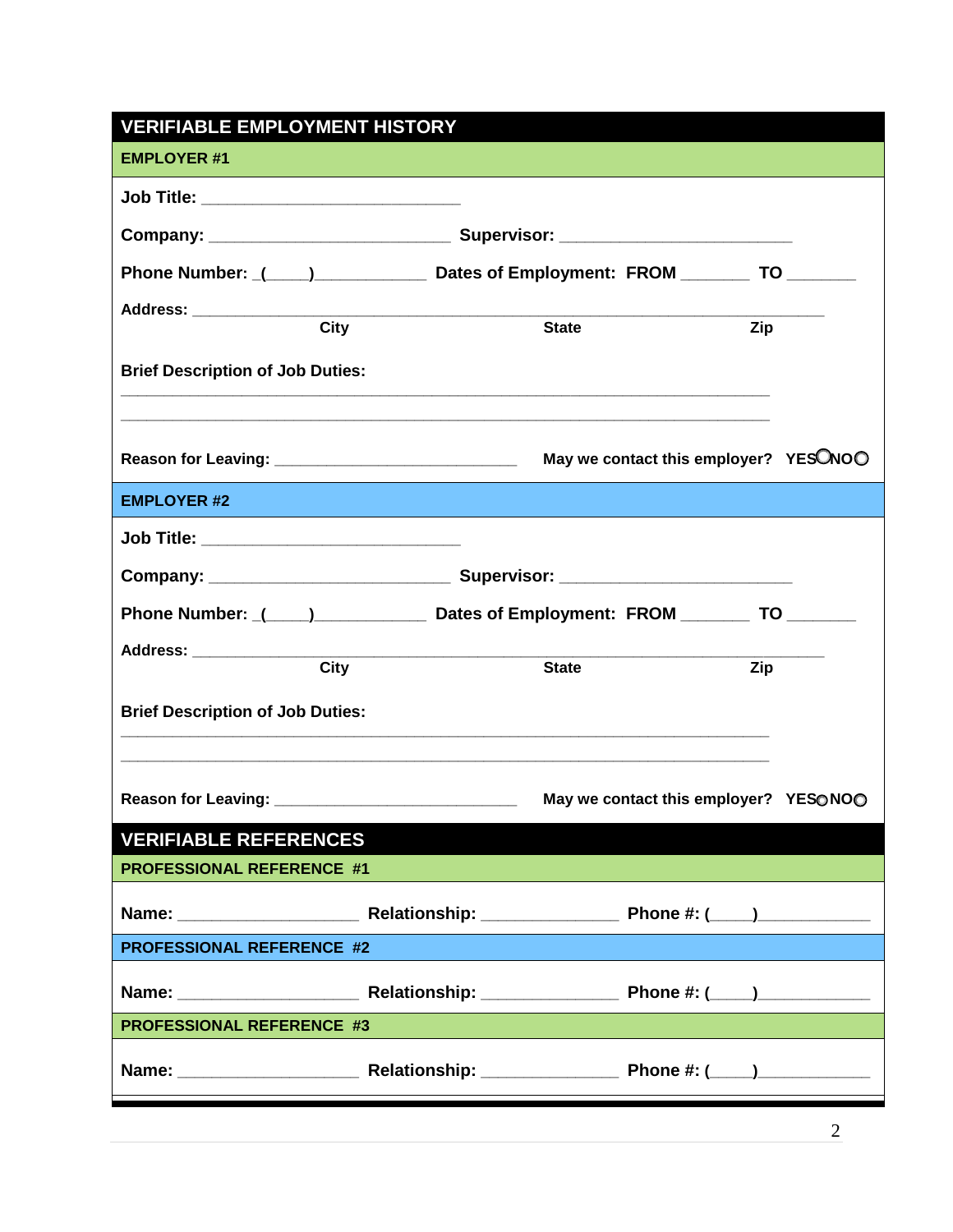#### **EDUCATION**

| <b>HIGH SCHOOL or GENERAL EDUCATION DIPLOMA</b><br>(Upon Hire, Please Provide Copy of High School Diploma or GED)                              |  |  |  |  |  |  |  |
|------------------------------------------------------------------------------------------------------------------------------------------------|--|--|--|--|--|--|--|
|                                                                                                                                                |  |  |  |  |  |  |  |
| (Dates of Attendance) FROM _____________ TO _______________ Did You Graduate? YESONOO                                                          |  |  |  |  |  |  |  |
| <b>COLLEGE</b><br>(Upon Hire, Please Provide a Copy of Unofficial Transcripts)                                                                 |  |  |  |  |  |  |  |
|                                                                                                                                                |  |  |  |  |  |  |  |
|                                                                                                                                                |  |  |  |  |  |  |  |
|                                                                                                                                                |  |  |  |  |  |  |  |
| Are You Currently Enrolled? YESONOolf so, your schedule? _______________________                                                               |  |  |  |  |  |  |  |
| What classes have you taken that apply to child development, special education, early childhood<br>education, teaching, or physical education? |  |  |  |  |  |  |  |
|                                                                                                                                                |  |  |  |  |  |  |  |
|                                                                                                                                                |  |  |  |  |  |  |  |
| <b>CERTIFICATIONS &amp; TRAINING</b>                                                                                                           |  |  |  |  |  |  |  |
| <b>EMPLOYEE REQUIREMENTS</b><br>(Upon Hire, Please Provide Copies of All Required Training Certificates)                                       |  |  |  |  |  |  |  |
| Are you registered in the Criminal Background Registry? YESONO O<br>If so, what is your R#: $\frac{1}{2}$ Manuson 2014.                        |  |  |  |  |  |  |  |
| <b>YES</b> ○NO ○<br>Do you have a current Infant/Child CPR/First Aid Certification?<br>If so, when does it expire? _______________________     |  |  |  |  |  |  |  |
| <b>YES</b> ○NO ○<br>Do you have a current Food Handlers Certification?                                                                         |  |  |  |  |  |  |  |
| If so, when does it expire?                                                                                                                    |  |  |  |  |  |  |  |
| Have you completed a Recognizing and Reporting Child Abuse & Neglect Training Course?                                                          |  |  |  |  |  |  |  |
| YES ONOO                                                                                                                                       |  |  |  |  |  |  |  |
| If so, when was the date of your attendance? ___________________________________                                                               |  |  |  |  |  |  |  |
| Have you completed the Introduction to Child Care Health and Safety Training Course? YESO NOO                                                  |  |  |  |  |  |  |  |
| If so, when was the date of your attendance? ___________________________________                                                               |  |  |  |  |  |  |  |
|                                                                                                                                                |  |  |  |  |  |  |  |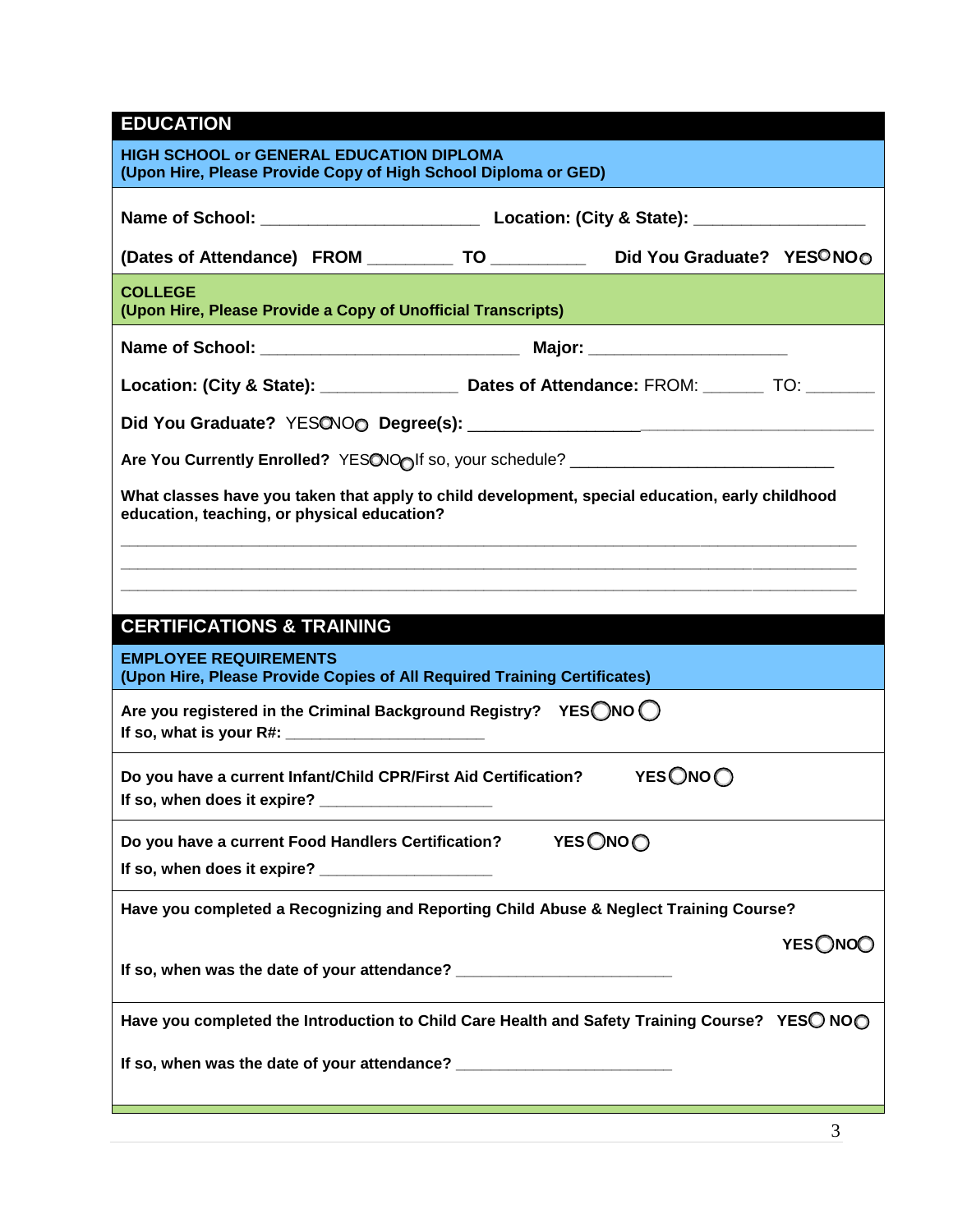**PROFESSIONAL DEVELOPMENT (Upon Hire, Please Provide Copies of All Training Certificates)**

**What professional trainings have you taken and/or skills and strengths have you developed that you feel qualifies you to work with children ages 6 weeks to 12 years of age?**

\_\_\_\_\_\_\_\_\_\_\_\_\_\_\_\_\_\_\_\_\_\_\_\_\_\_\_\_\_\_\_\_\_\_\_\_\_\_\_\_\_\_\_\_\_\_\_\_\_\_\_\_\_\_\_\_\_\_\_\_\_\_\_\_\_\_\_\_\_\_\_\_\_\_\_\_\_\_\_ \_\_\_\_\_\_\_\_\_\_\_\_\_\_\_\_\_\_\_\_\_\_\_\_\_\_\_\_\_\_\_\_\_\_\_\_\_\_\_\_\_\_\_\_\_\_\_\_\_\_\_\_\_\_\_\_\_\_\_\_\_\_\_\_\_\_\_\_\_\_\_\_\_\_\_\_\_\_\_ \_\_\_\_\_\_\_\_\_\_\_\_\_\_\_\_\_\_\_\_\_\_\_\_\_\_\_\_\_\_\_\_\_\_\_\_\_\_\_\_\_\_\_\_\_\_\_\_\_\_\_\_\_\_\_\_\_\_\_\_\_\_\_\_\_\_\_\_\_\_\_\_\_\_\_\_\_\_\_ \_\_\_\_\_\_\_\_\_\_\_\_\_\_\_\_\_\_\_\_\_\_\_\_\_\_\_\_\_\_\_\_\_\_\_\_\_\_\_\_\_\_\_\_\_\_\_\_\_\_\_\_\_\_\_\_\_\_\_\_\_\_\_\_\_\_\_\_\_\_\_\_\_\_\_\_\_\_\_

**Please check the age group(s) you have worked with in a paid teaching position (please do not count volunteer work):**

- o **Infants (6 wks. – 23 months)**
- o **Toddlers (24 – 36 months)**
- o **Preschool (36 months – 5 years)**
- o **School Age (5 – 12 years)**

**What age group do you most enjoy working with and why?** 

#### **DISCLAIMER AND SIGNATURE**

**I certify that the information on this application and its supporting documents are accurate and complete to the best of my knowledge. I understand and agree that failure to fully complete this form, any misrepresentation, or omission of facts represents grounds for elimination from consideration for employment or termination after employment if discovered at a later date.** 

\_\_\_\_\_\_\_\_\_\_\_\_\_\_\_\_\_\_\_\_\_\_\_\_\_\_\_\_\_\_\_\_\_\_\_\_\_\_\_\_\_\_\_\_\_\_\_\_\_\_\_\_\_\_\_\_\_\_\_\_\_\_\_\_\_\_\_\_\_\_\_\_\_\_\_\_\_\_ \_\_\_\_\_\_\_\_\_\_\_\_\_\_\_\_\_\_\_\_\_\_\_\_\_\_\_\_\_\_\_\_\_\_\_\_\_\_\_\_\_\_\_\_\_\_\_\_\_\_\_\_\_\_\_\_\_\_\_\_\_\_\_\_\_\_\_\_\_\_\_\_\_\_\_\_\_\_\_ \_\_\_\_\_\_\_\_\_\_\_\_\_\_\_\_\_\_\_\_\_\_\_\_\_\_\_\_\_\_\_\_\_\_\_\_\_\_\_\_\_\_\_\_\_\_\_\_\_\_\_\_\_\_\_\_\_\_\_\_\_\_\_\_\_\_\_\_\_\_\_\_\_\_\_\_\_\_\_ \_\_\_\_\_\_\_\_\_\_\_\_\_\_\_\_\_\_\_\_\_\_\_\_\_\_\_\_\_\_\_\_\_\_\_\_\_\_\_\_\_\_\_\_\_\_\_\_\_\_\_\_\_\_\_\_\_\_\_\_\_\_\_\_\_\_\_\_\_\_\_\_\_\_\_\_\_\_\_

**I authorize Eugene Creative Care to investigate all statements of fact contained in this application for employment and to contact any and all parties as necessary in arriving at an employment decision. I hereby release and hold harmless Eugene Creative Care, its representatives, and anyone contacted during this verification process from liability for any possible resulting damages.** 

**I understand that this application is not - and is not intended to be – a contract of employment. I also understand that I will financially be responsible if an FBI Criminal Background Check with Fingerprint Clearance is necessary to establish clearance (which typically occurs when applicants reside out of the state within the last 18 months of application date).** 

**I understand, if employed, I will be required to furnish proof of eligibility to work in the United States and to comply with company and departmental regulations, to include providing documentation of my qualifications and credentials for the position I am hired for.** 

| <b>Applicant Signature:</b>                  | Date: |  |
|----------------------------------------------|-------|--|
| <b>Parent Signature</b><br>(if under $18$ ): | Date: |  |